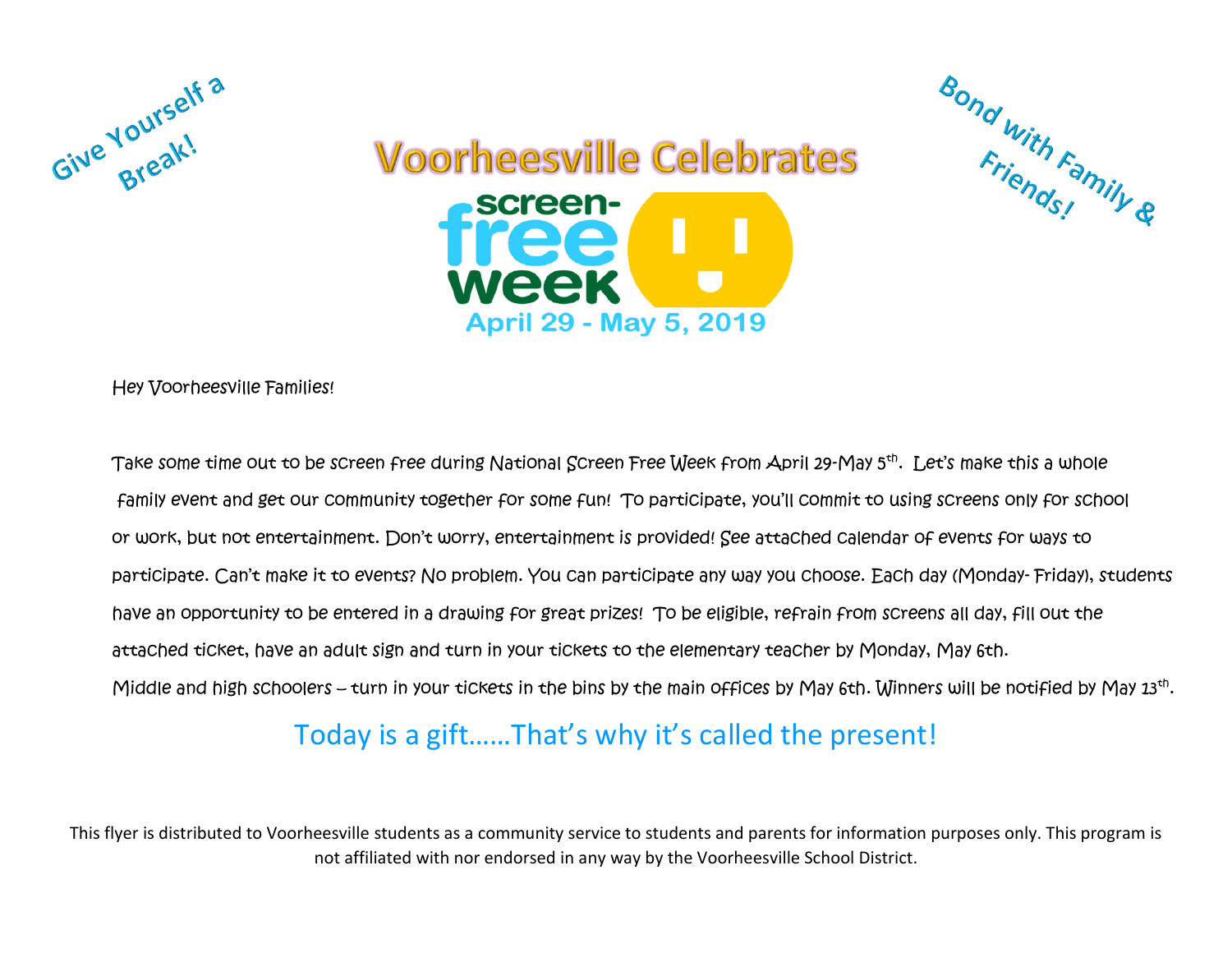

**Voorheesville Celebrates** 





## ACTIVITY CALENDAR

| Monday                                                                                                                                                                                                                                                   | Tuesday                                                                                                                                                                                                                                                                                                                                                | Wednesday                                                                                                                                                                                                                                 | Thursday                                                                                                                                         | Friday                                                                                                                                                                                                                                                                           | Saturday                                                                                                                                                                                                                                                                                                  | <b>Sunday</b>                                                                                                                                                                                                                                                       |
|----------------------------------------------------------------------------------------------------------------------------------------------------------------------------------------------------------------------------------------------------------|--------------------------------------------------------------------------------------------------------------------------------------------------------------------------------------------------------------------------------------------------------------------------------------------------------------------------------------------------------|-------------------------------------------------------------------------------------------------------------------------------------------------------------------------------------------------------------------------------------------|--------------------------------------------------------------------------------------------------------------------------------------------------|----------------------------------------------------------------------------------------------------------------------------------------------------------------------------------------------------------------------------------------------------------------------------------|-----------------------------------------------------------------------------------------------------------------------------------------------------------------------------------------------------------------------------------------------------------------------------------------------------------|---------------------------------------------------------------------------------------------------------------------------------------------------------------------------------------------------------------------------------------------------------------------|
| PLAYGROUND<br>PICNIC -<br>Science Stations,<br>Emack & Bolio Ice<br>Cream Truck<br>$5:30 - 8:00$ at<br>Elementary School<br><b>Registration</b><br>appreciated Via<br>online Calendar at<br>https://voorpl.org/<br>Extra parking at<br>Firehouse and St. | <b>UNPLUGGED</b><br>PALOOZA-<br>Family Fun<br>Night, Games,<br>Crafts, Food<br>and Fun<br>6:00-8:00<br>At St,<br>Matthew's<br>Church<br>$All$ Are<br>Welcome!                                                                                                                                                                                          | <b>BIKE WITH MR.</b><br><b>VIVENZIO</b><br>4:00-6:00 at Rail<br><b>Trail Head</b><br>across from<br>Pavilion<br><b>Adults Must</b><br>Accompany<br>Children.<br>Registration<br>appreciated Via<br>online Calendar<br>https://voorpl.org/ | <b>GROUP</b><br><b>WALK ON</b><br><b>RAIL</b><br>TRAIL<br>6:30-7:30<br>at Rail Trail<br>Pavilion<br><b>EMMA</b><br><b>CLEARYS</b><br><b>CAFÉ</b> | TEEN TIME<br>'SCREEN FREE"<br><b>EDITION</b><br>3:00-5:00<br>@ Voorheesville<br>Public Library<br>Registration<br>appreciated via<br>online Calendar<br>at<br>https://voorpl.org/<br><b>FAMILY FUN</b><br>NIGHT WITH<br>POTLUCK<br><b>DINNER</b><br>6:00-8:30<br>@ Voorheesville | COMMUNITY CARES DAYS<br>VOLUNTEER EVENT<br>9:00-12:00 @Voorheesville<br>Firehouse - Walk ins welcome,<br>sign up appreciated at<br>communitycaresdays@gmail.com<br>FAMILY YOGA 10:00-11:00 @<br>Voorheesville Public Library<br>Registration appreciated Via<br>online Calendar at<br>https://voorpl.org/ | PTA COLORRUN<br>$9:00$ am<br>@ High School<br>COMMUNITY CARES<br>DAYS VOLUNTEER EVENT<br>9:00-12:00 @New Scotland<br>Town Hall Walk ins welcome,<br>Sign ups appreciated at<br>communitycaresdays@gmail.Com<br><b>Volunteer Appreciation</b><br>Barbecue 12:00-2:00 |
| Matthew's<br><b>GROUP RUN (1.5</b><br>mile) 5:00 and<br>PARENTS VS<br><b>STUDENTS</b><br>BASKETBALL                                                                                                                                                      | (Sponsored by<br>St, Matthew's<br>Church, First<br><b>JAYCEE'S</b><br><b>United</b><br>$4:00 - 8:00$<br>Methodist<br>1/2 Price Large<br>Church,<br>Pizzas - Say<br>Mountainview<br>"Happy<br>Church Youth<br><b>Screen Free</b><br>Group and<br>Week!" when<br>New Scotland<br>ordering!<br>Kiwanis)<br><b>OPEN SWIM</b><br>7:00-9:00<br>@ High School |                                                                                                                                                                                                                                           | 4:30-9:00<br>15% Off<br>Dinner for<br>saying<br>"Happy<br><b>Screen Free</b><br>Week" to                                                         |                                                                                                                                                                                                                                                                                  | <b>OPEN SWIM</b><br>1:00-3:00<br>@ High School<br><b>WILDPLAY ELEMENTS</b><br>PARK 10:00-4:00                                                                                                                                                                                                             | PETE SEEGER<br>CENTENNIAL PROGRAM<br>3:00 @ Voorheesville Public<br>Library                                                                                                                                                                                         |
| GAME 5:30 Meet<br>@ Swift Rd Park<br>Court<br>SUBWAY 4:00-8:00<br>20% off for saying<br>"Happy Screen<br>Free Week" (Bring<br>food to picnic!)                                                                                                           |                                                                                                                                                                                                                                                                                                                                                        | your server!                                                                                                                                                                                                                              | Public Library<br>Registration<br>appreciated via<br>online Calendar<br>at<br>https://voorpl.org/<br>*Please bring a<br>dish to share*           | @ThatCher Park 25 % off<br>Classic and kids Courses<br>Advance sign up appreciated<br>Phone: 1-800-668-7771<br>www.wildplay.com (Choose<br>Thatcher, book now, and apply<br>promo code "VHSCHOOL2019 at<br>Checkout)                                                             | ACROSS THE STREET PUB<br>4:00-8:00<br>10% off food purchase for<br>saying "Happy Screen Free<br>Week to your server!                                                                                                                                                                                      |                                                                                                                                                                                                                                                                     |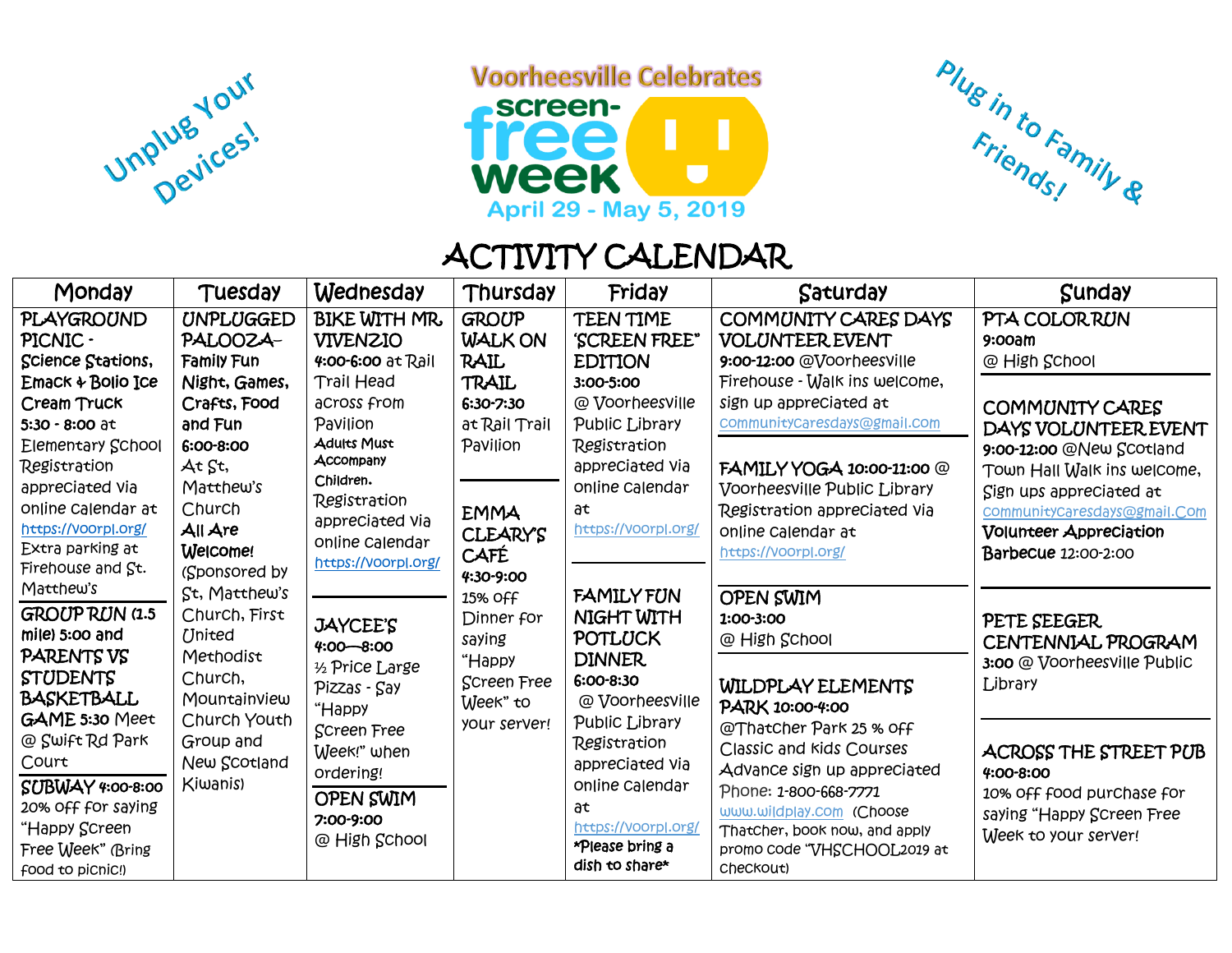

## **Voorheesville Celebrates**





## PRIZES INCLUDE:

- Hoverboard
- Indian Ladder Farm We Love Animals Camp for ages 6-14, 7/22 – 7/26 from 9am-1pm (\$195 Value)
- \$50 Worth of Spirit Wear Gift Basket (includes \$25 gift certificate)
- \$20 Gracie's Kitchen Gift Certificate
- \$50 Emma Cleary's Gift Certificate (Now open Thurs.-Sat. nights 4:30-9:00)
- \$100 WildPlay Adventure Park Gift Card (2 of them!) (Opening Day May 3rd)
- Robin's Body Jam Handmade Premium Skincare, (includes \$25 gift certificate) -\$50 value)
- \$15 Windowbox Café Gift Card
- Pizza Party 2 Brickhouse Pizzas
- Pizza Party 2 Dominick's Pizzas
- Pizza Party 2 Jaycee's Pizzas
- \$30 Emack and Bolio Gift Certificate
- Art Lesson by Local Artist/Teacher, Marsha Lounsbury
- \$25 Tasty Treat Gift Certificate
- \$25 Cone Zone Gift Certificate
- \$50 Billy Beez Gift Card
- \$40 Airdrenaline Trampoline Park Gift Card
- \$40 Zero Gravity Laser Tag Gift Card
- \$25 Starbucks Gift Card
- \$25 Dunkin Donuts Gift Card
- \$500 Worth of 10 Training Sessions at Top Form Gym
- \$25 O'Slattery's Irish Restaurant Gift Card
- \$35 Voorheesville Car Wash gift certificates for oil change or car Washes (2 of them!)
- Park like a Principal! Mrs. Schmitz's Spot (5/13-5/17)
- \$25 Mobil Gas Card
- Prom Ticket Refund

The above donations are greatly appreciated. We'd like to give a very special thank you for the support of the Voorheesville Public Library, Voorheesville Community School Foundation, Voorheesville PTA and The Alliance for Healthy Choices.